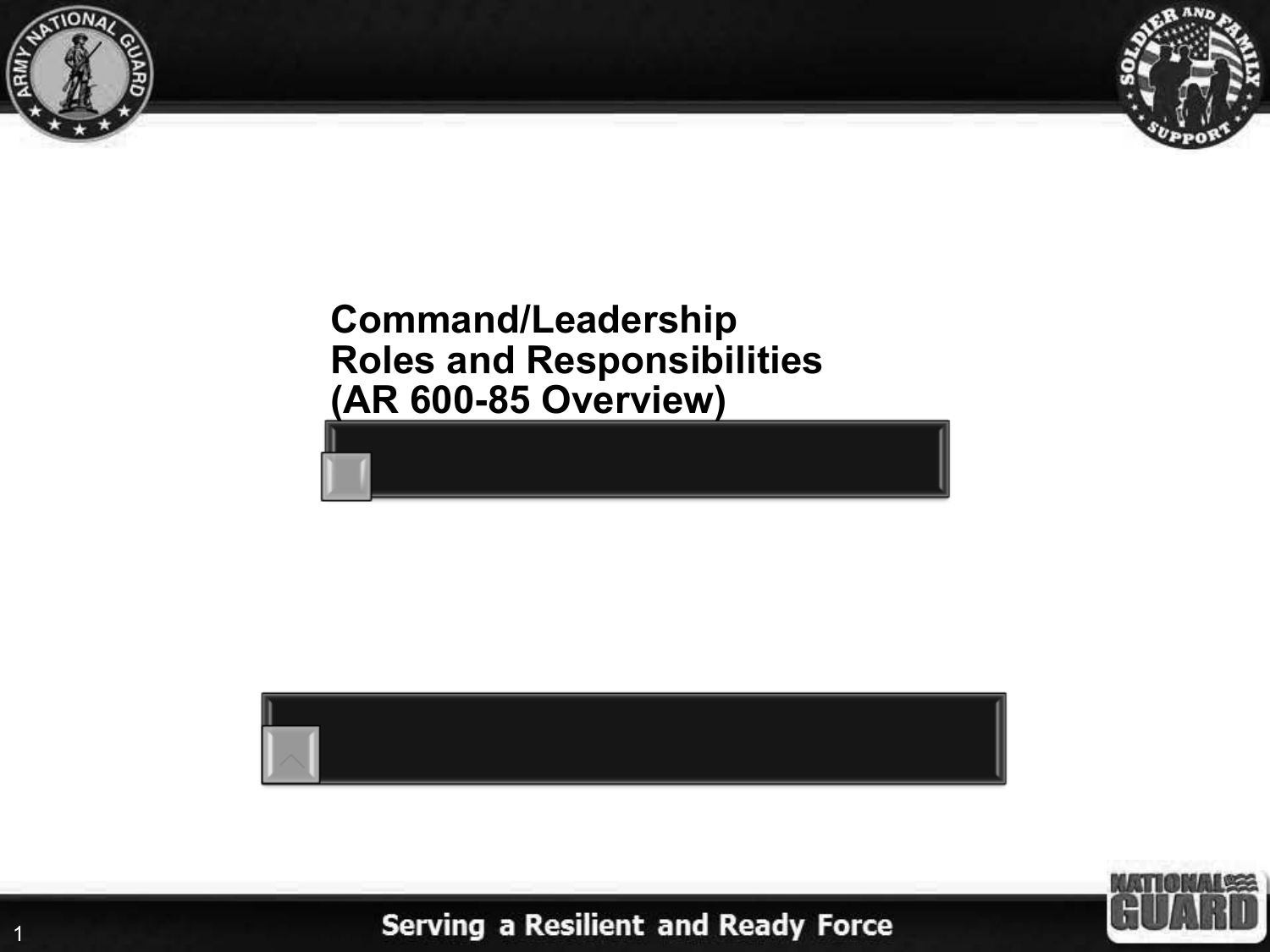

## **The Who & What They Do**



**Positions and Responsibilities as outlined in Army Regulation 600-85**.



Alcohol Drug Control Officer







Battalion Prevention Leaders



Unit Prevention Leaders



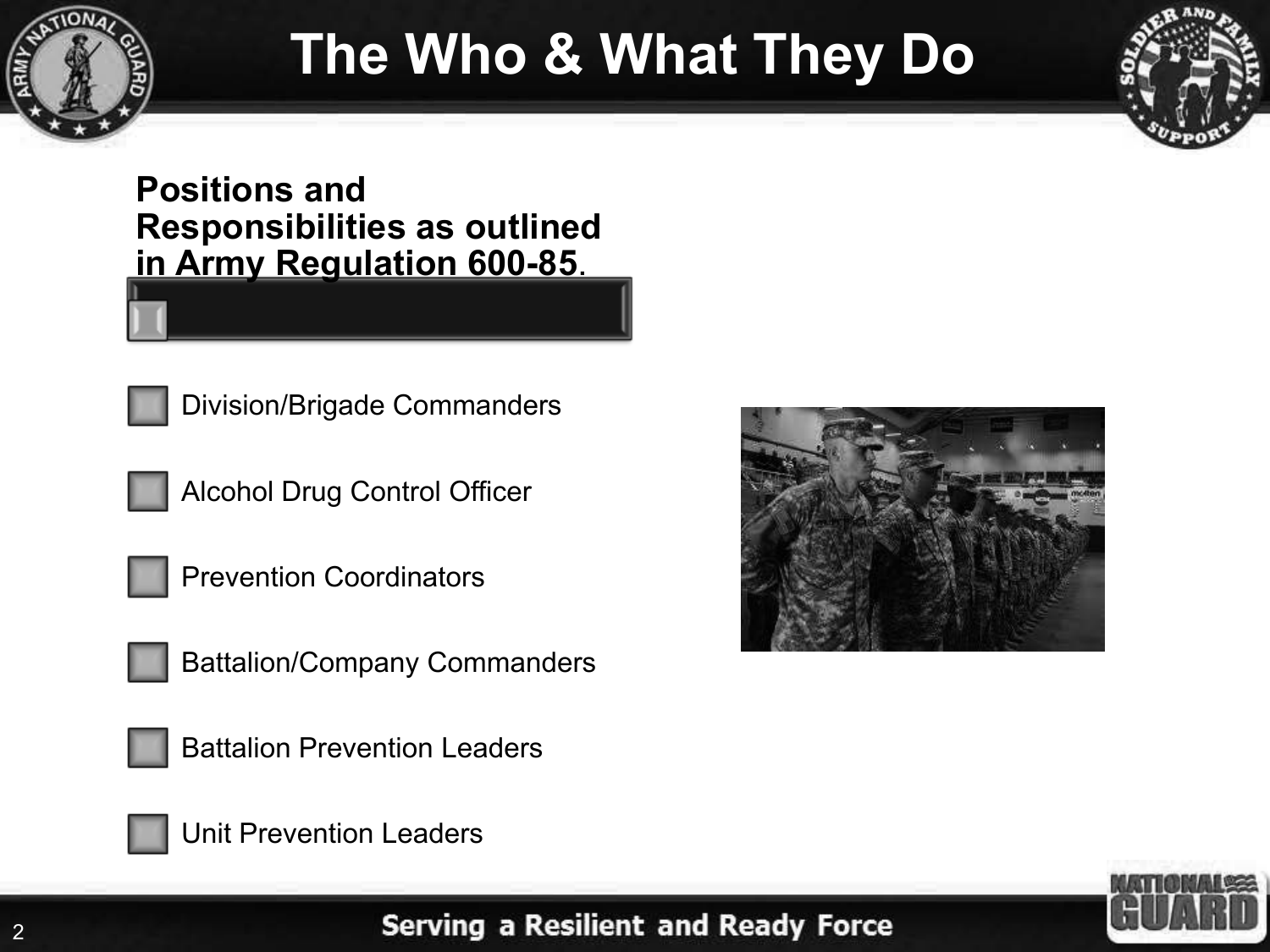



### **Division/Brigade Commanders**

Play an important role in the implementation and success of the overall Substance Abuse Program through various roles and responsibilities. In cooperation with the Unit Commanders, Battalion Prevention Leaders, Alcohol Drug Control Officers, and Prevention Coordinators.



Ensure units are executing the Drug Testing Program in accordance with Chapter 4, of the AR 600-85.



Appoint Officer's/Non-Commissioned Officer's as Battalion Prevention Leaders.



Ensure units are referring positive soldiers within 5 days of the notification of illicit positive and/or alcoholrelated misconduct.



Ensure units are meeting prevention training and education requirements.



Recommend Unit Risk Inventories are completed upon changes in command.

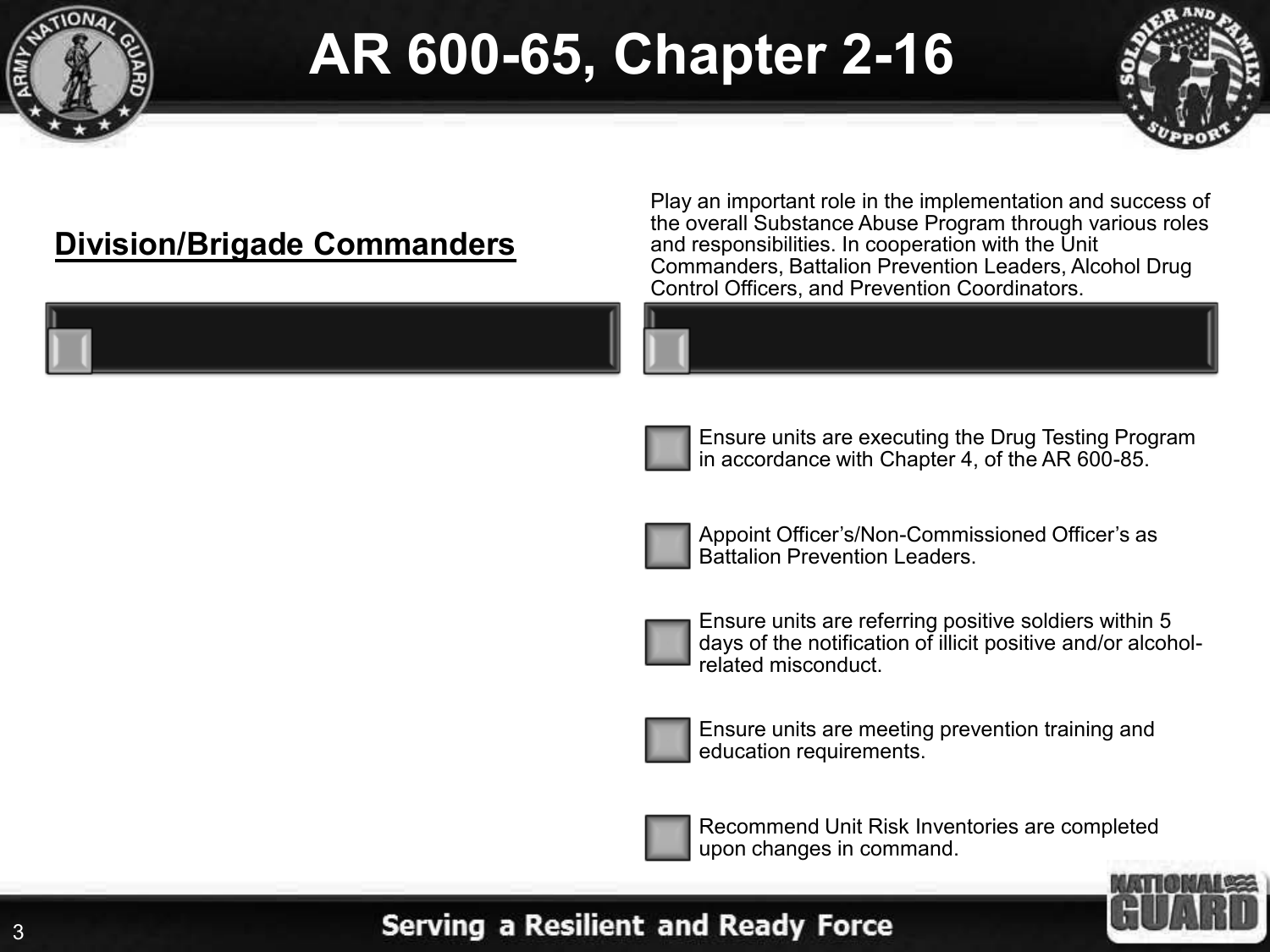



### **Alcohol Drug Control Officer (ADCO)**

Play a vital role in the implementation and success of the overall Substance Abuse Program through various roles and responsibilities. In cooperation with the Division/Brigade, Battalion/Company Commanders, and Prevention Coordinators.





Coordinates all Substance Abuse and Risk Reduction activities.



Monitors and evaluates: Referrals, Separation Actions, and Completion Rates (reports this information quarterly).



Ensures staff training, to include State-wide, Substance Abuse Program Awareness.



Assists Commanders in ID's and referrals of soldiers with known or possible substance abuse issues.



Institutes procedures and strategies to enhance deterrent affects.

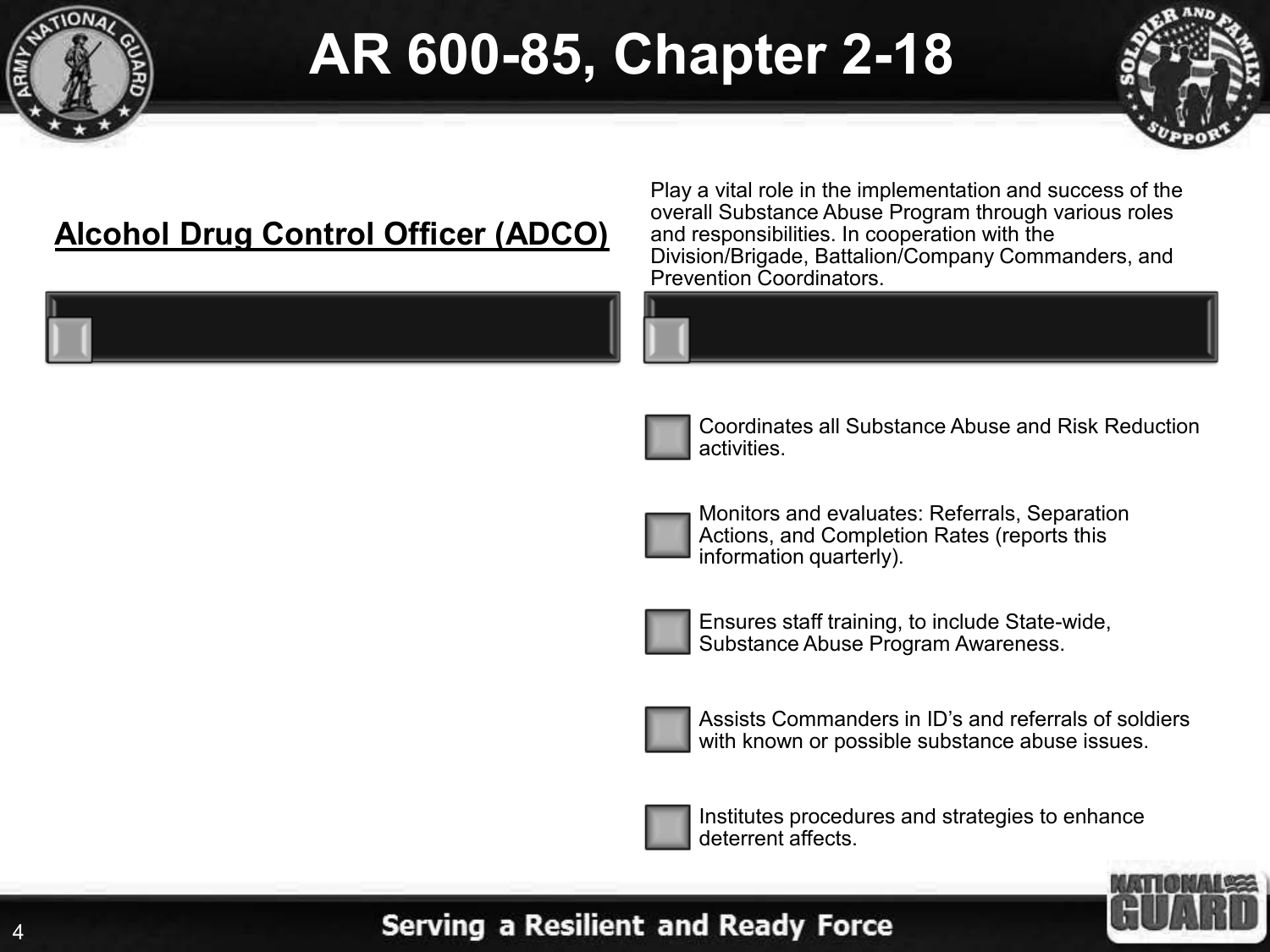



### **Prevention Coordinators (PC'S)**

Play a vital role in the implementation and success of the overall Substance Abuse Program through various roles and responsibilities. In cooperation with the Company Commanders, Battalion/Unit Prevention Leaders, and Alcohol Drug Control Officers.





Promotes Army Substance Abuse Program Services; Marketing, Networking, and Consulting Strategies.



Provides and/or tracks all substance abuse training conducted.



Design, develop, and administer group-oriented prevention training (Alcohol or other specific drugs of a abuse, based on statistics).



Provide Unit Prevention Leaders with prevention training.



Conduct at least one prevention training class per unit, per year.

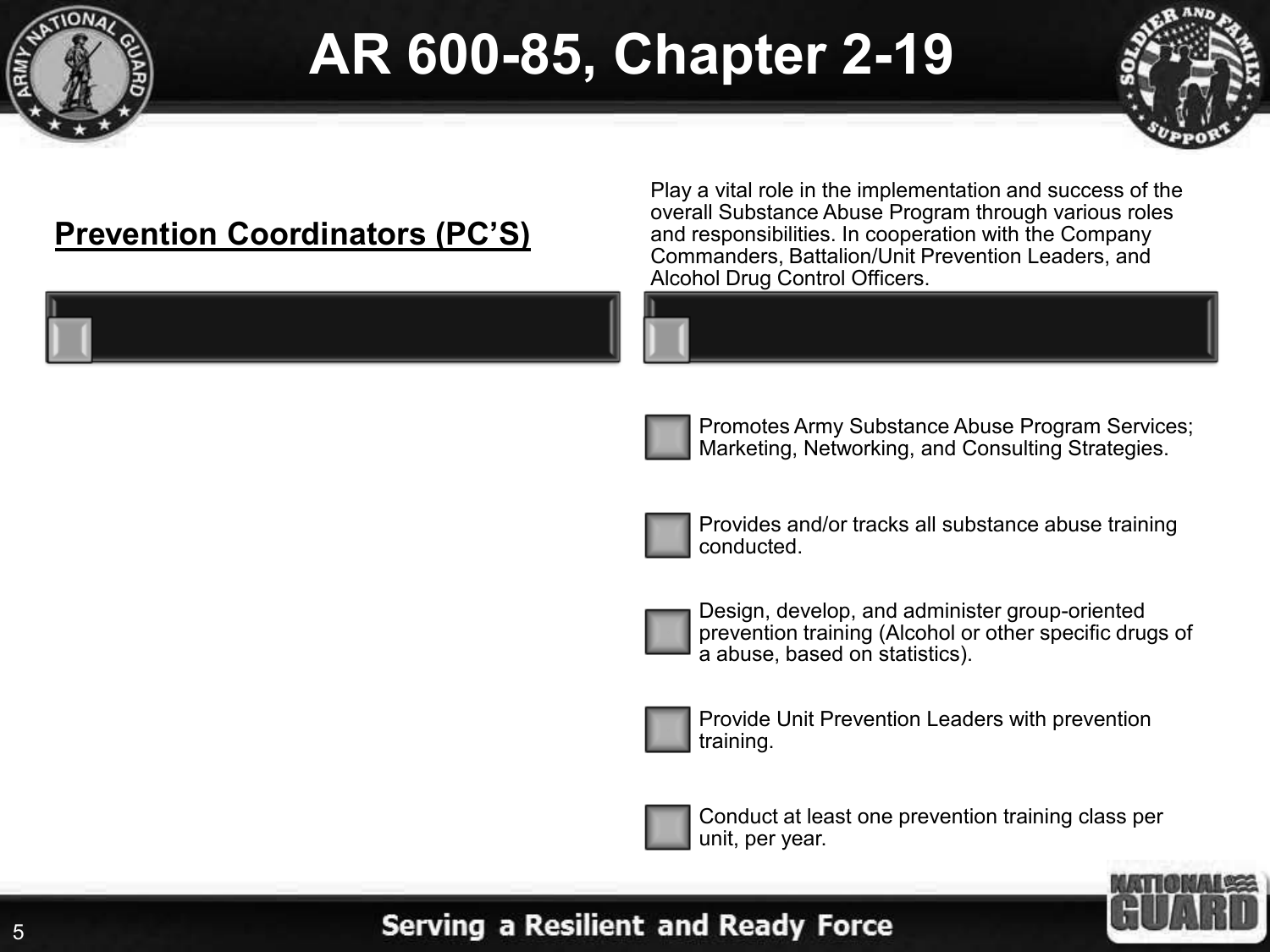



### **Battalion/Company Commanders**

Play the MOST vital role in the implementation and success of the overall Substance Abuse Program through various roles and responsibilities. In cooperation with the Division/Brigade Commanders, Alcohol Drug Control Officer, Prevention Coordinators, and Battalion/Unit Prevention Leaders.





Ensure all new soldiers are briefed on Army Substance Abuse Program Policies and Services, within 30 days of arrival to the unit.



Ensure that the initiation and final disposition for **ALL** soldiers with illicit positives and incidents of alcoholrelated misconduct.



Acting liaison between Army Substance Abuse Program and Counseling staff-Assist in helping track soldier rehabilitation process, completions, relapse, or failure.



Implement and support Substance Abuse Campaigns along with alcohol-free activities.

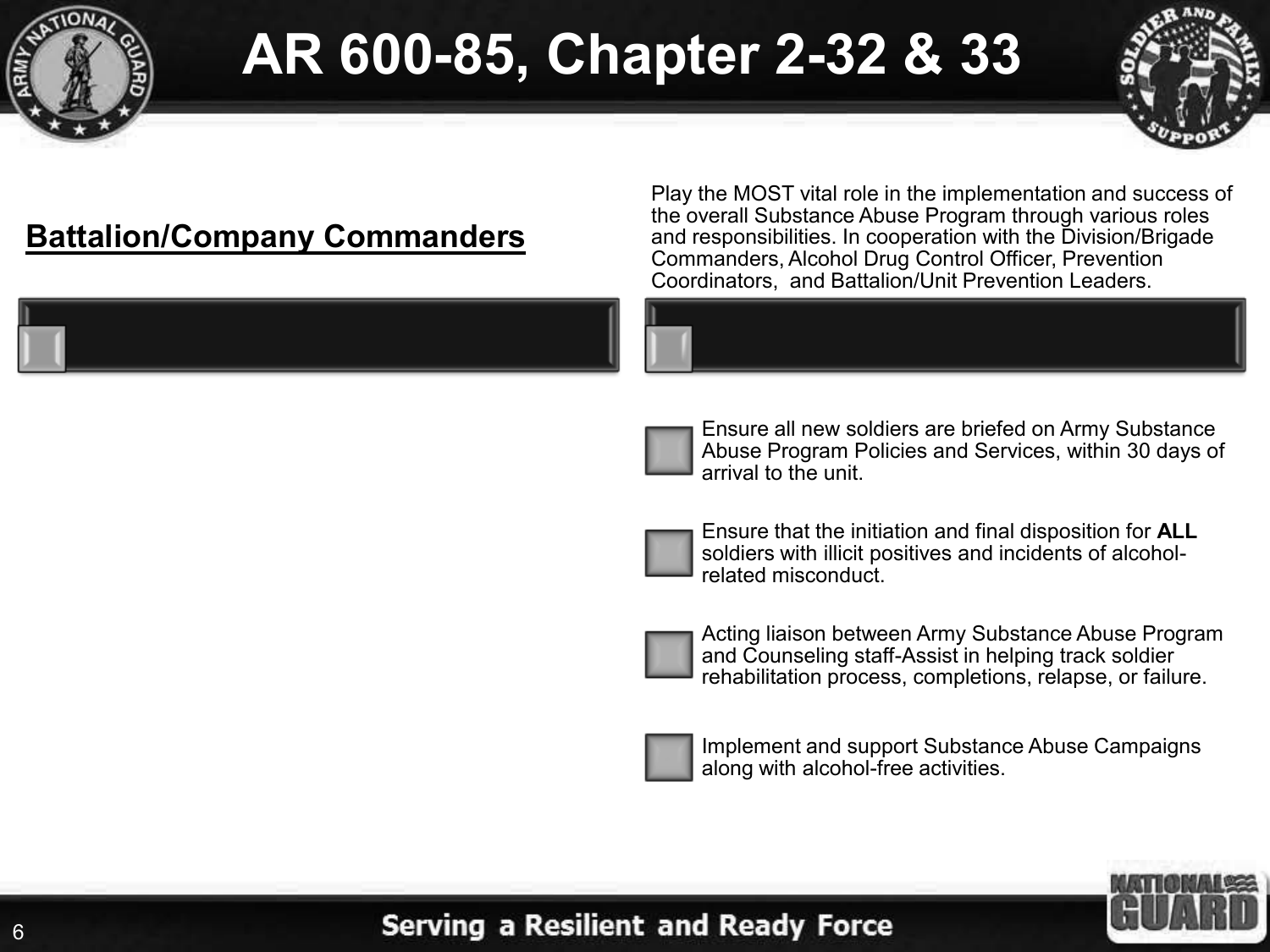

# **AR 600-85, Chapter 2-32, 33 Cont.**





### **Battalion/Company Commanders (Continued)**



Enforce soldiers to promptly provide Medical evidence of legitimate use, for the Medical Review Officer when requested.



Refer soldiers within 5 days of notification for illicit positive or alcohol-related misconduct.



Assist and support Unit Prevention Leader's in development of Substance Abuse Program SOP and sign it at least once a year.





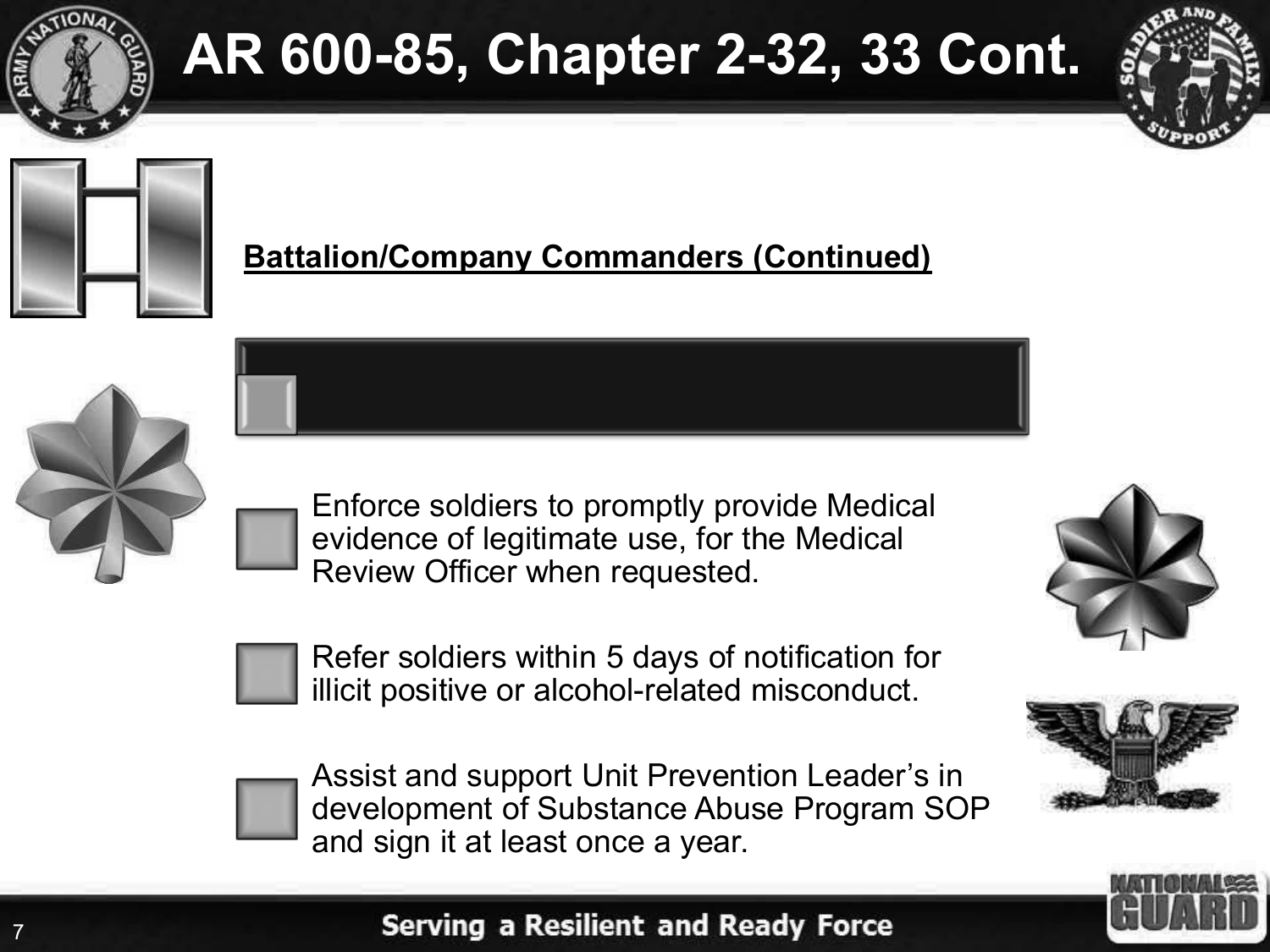



### **Battalion Prevention Leaders**



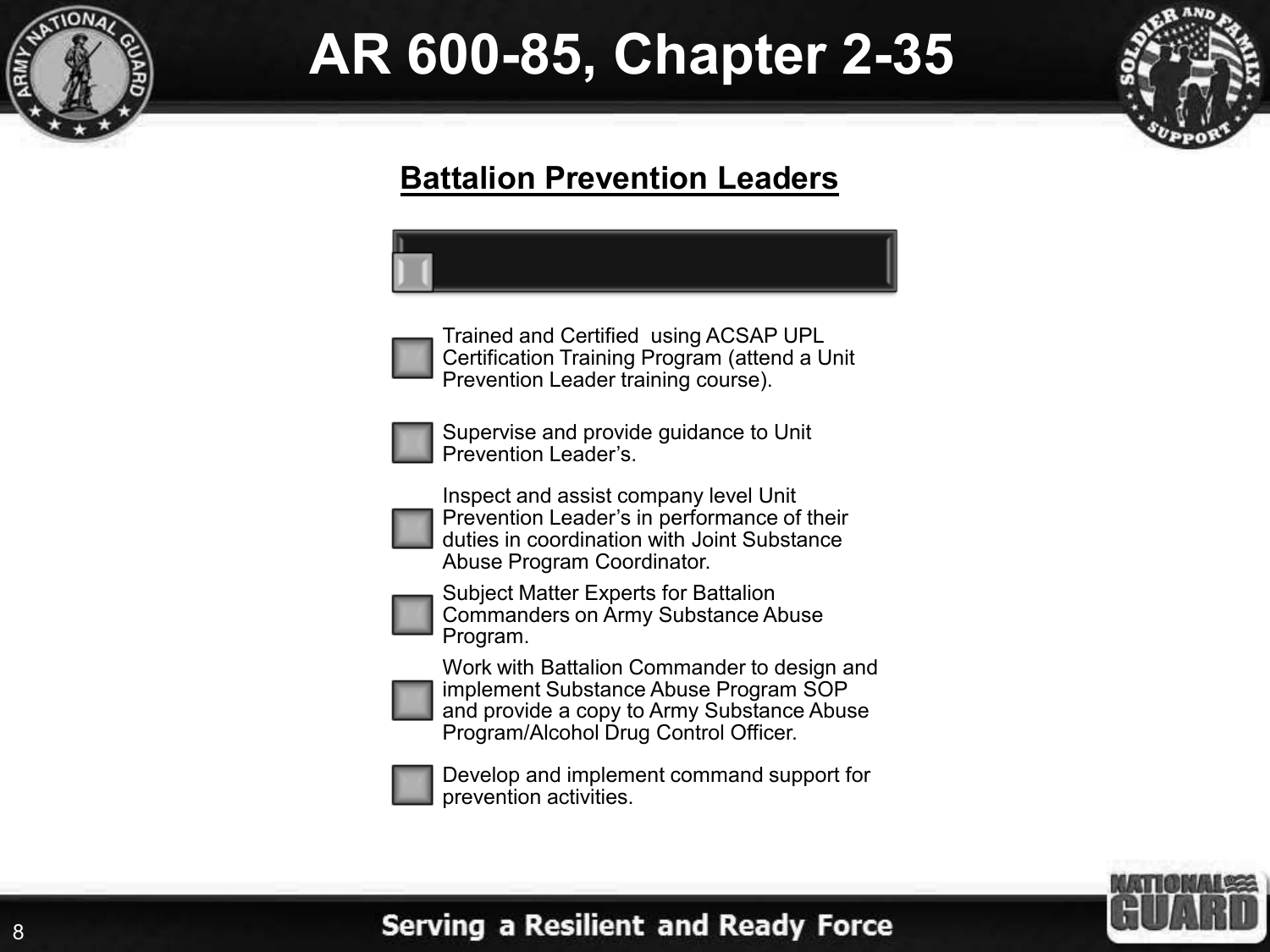



#### **Unit Prevention Leaders**

Attend ACSAP UPL Certification Training

Design and implement in coordination with Commander, Company Substance Abuse Program SOP and Prevention Plan.



Assist in briefing Prevention Training



Administration of drug tests at the company level.



Inform Commander's of any trends.



Advise and assist unit level leaders on all matters pertaining to Army Substance Abuse Program.

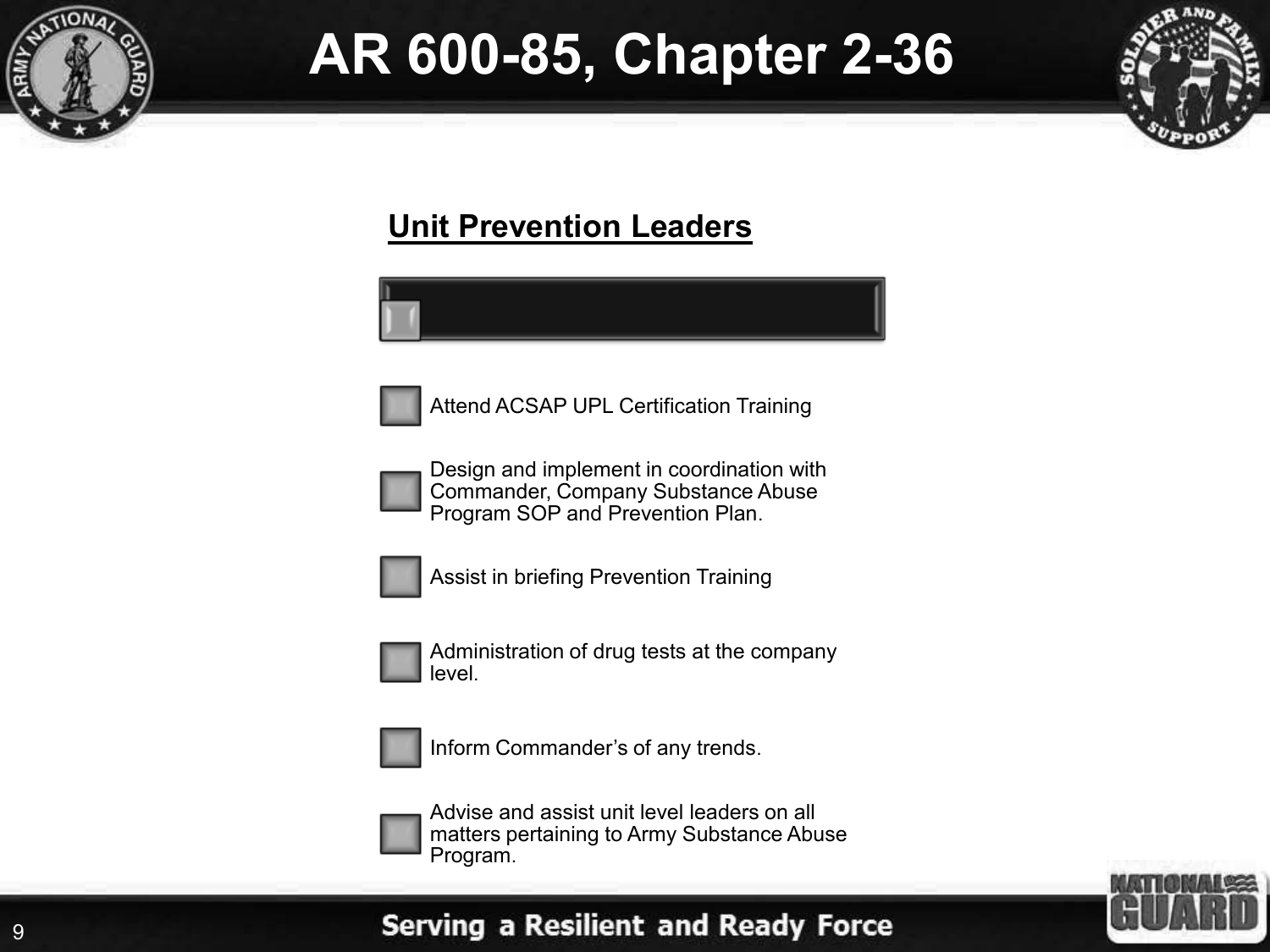



### **Officers and Non-Commissioned Officers**



Support Drug Testing Program.



Educate, train, motivate subordinates to create a climate that raises awareness against substance abuse, but also makes self admittance acceptable and easy for service member's with possible substance abuse issues.



Document evidence of substandard performance or misconduct, which may indicate substance abuse problems. Refer them to Command or Army Substance Abuse Program, if possible.





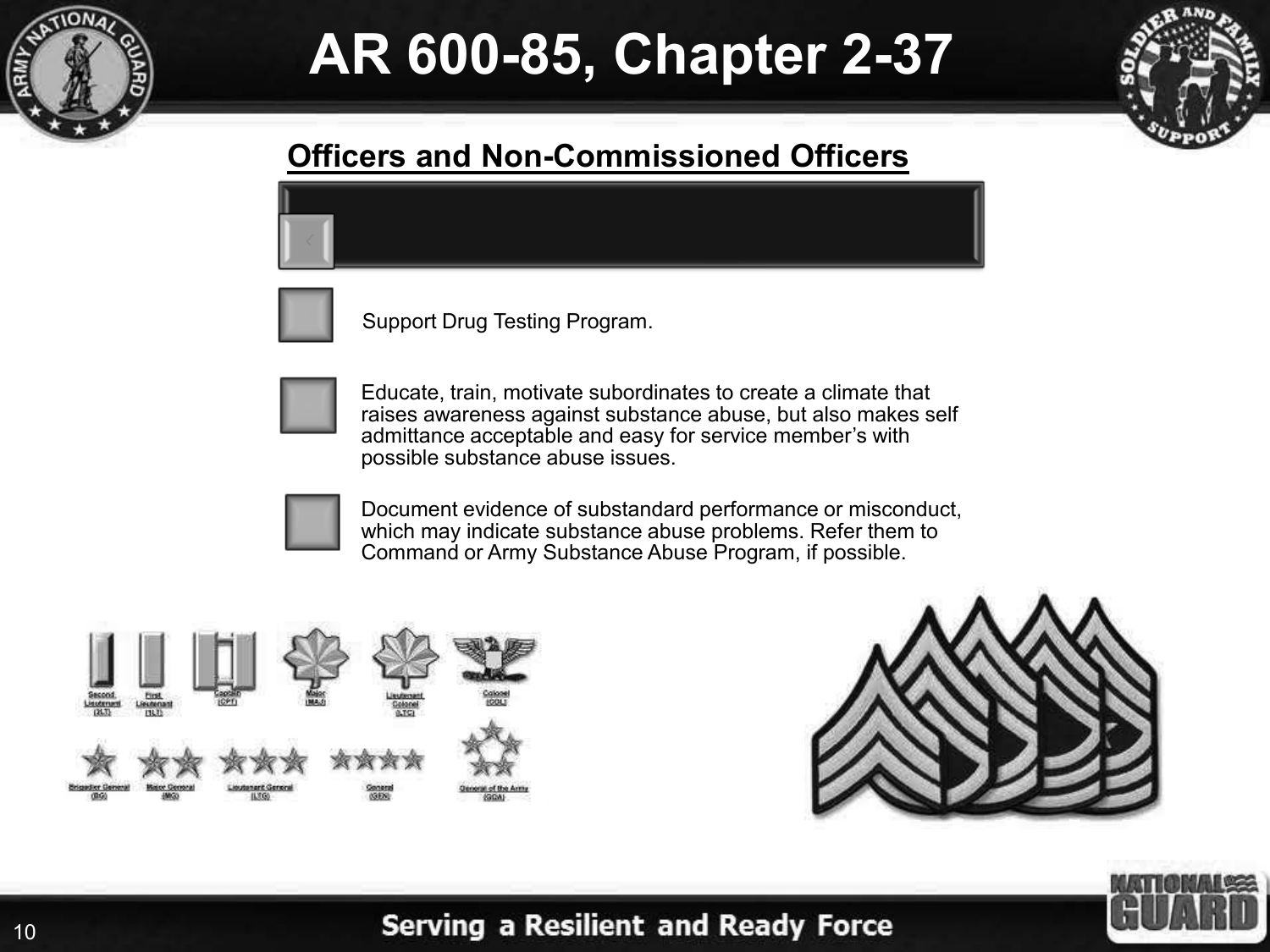



### **All Soldier's**



Personal decisions relating to drugs and alcohol.



Encourage soldier's with possible or known substance abuse issues seek help, or self-refer.



Prepare to provide scripts when on medication with in 60 days after notification.